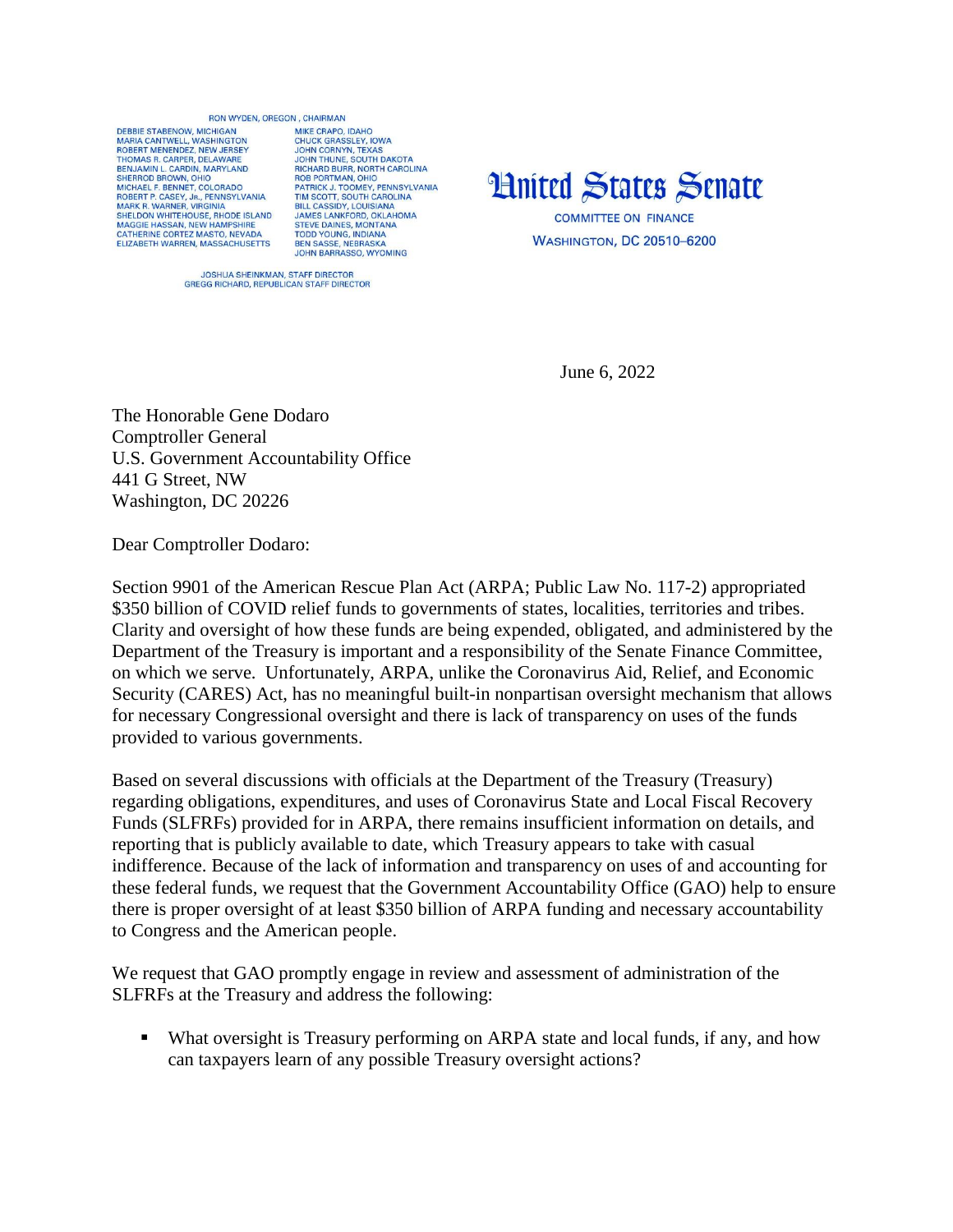- What federal control standards apply, or should be applied, to administration of SLFRFs by Treasury, and is Treasury applying such controls, properly designing such controls, and monitoring of control activities?
- Are risk assessments and monitoring components of internal controls significant to the objective of the efficient and transparent use of taxpayer resources, and are there any means by which Congress and the American people can verify that monitoring components and internal controls at Treasury meet standards.
- Do standards and internal controls related to the SLFRFs adhere to those set by the Comptroller General (as in the *Standards for Internal Control in the Federal Government;* the "Green Book*")* issued in compliance with Sec. 3512 (c) and (d) of Title 31 of the United States Code, and with any associated Office of Management and Budget Circular (e.g., OMB Circular No. A-123)?
- Noting that Treasury has released its initial "Interim Reports and Recovery Plan Performance Reports – 2021" and that several reports seem to indicate zero obligations or expenditures, are reporting requirements established by Treasury, especially for small localities, creating undue burdens and inefficiencies?
- Given that ARPA mistakenly sought to have the Executive Branch of the federal government prevent states from using SLFRF funds to provide tax cuts deemed by states to be beneficial to their citizens, does Treasury's requirement to have states report on whether they have satisfied Treasury's loose approximation of how state tax policies may or may not constitute a "tax cut" serve any useful purpose toward the objective of the efficient use of federal taxpayer resources?
- In Treasury's Interim Reports and Recovery Performance Reports—2021, there are instances where reporting errors are apparent, including cases where a reporting government identifies fund uses for which it claims that amounts expended exceed amounts obligated. Treasury officials have indicated no desire to request corrections of known reporting errors in the Interim Reports, and Treasury's position appears to be, with respect to the errors, to treat errors as bygones to ignore. Would such a practice adhere to principles of sound federal financial management and establishment of principled internal controls?
- In light of reports of SLFRF funds being used in states and localities for things seemingly unrelated that have nothing to do with responding to the public health emergency with respect to the Coronavirus Disease 2019 (COVID-19) or with making necessary investments in water, sewer, or broadband infrastructure, what controls in Treasury have been established to ensure that reported expenditures by states and localities abide by the restrictions on uses put in place in ARPA?<sup>1</sup>

 $\overline{a}$ 

<sup>&</sup>lt;sup>1</sup> For an example of reported questionable uses of SLFRF funds, see "State lawmakers used coronavirus relief money to fund new hotels, ballparks and ski slopes," March 23, 2022, Fortune magazine, available at [https://fortune.com/2022/03/23/coronavirus-relief-money-lawmakers-fund-projects/.](https://fortune.com/2022/03/23/coronavirus-relief-money-lawmakers-fund-projects/) Examples of questionable uses include: \$12 million for renovations of a minor league baseball stadium; \$5 million for paying off debts of the Edward M. Kennedy Institute for the U.S. Senate; \$400 million for building new prisons; \$70 million for tourism marketing in Puerto Rico, \$8 million in Washington, D.C.; \$6.6 million to replace irrigation systems at two golf courses; \$2.5 million to hire new parking enforcement officers in Washington, D.C.; and, \$2 million for a county to help purchase a privately owned ski area.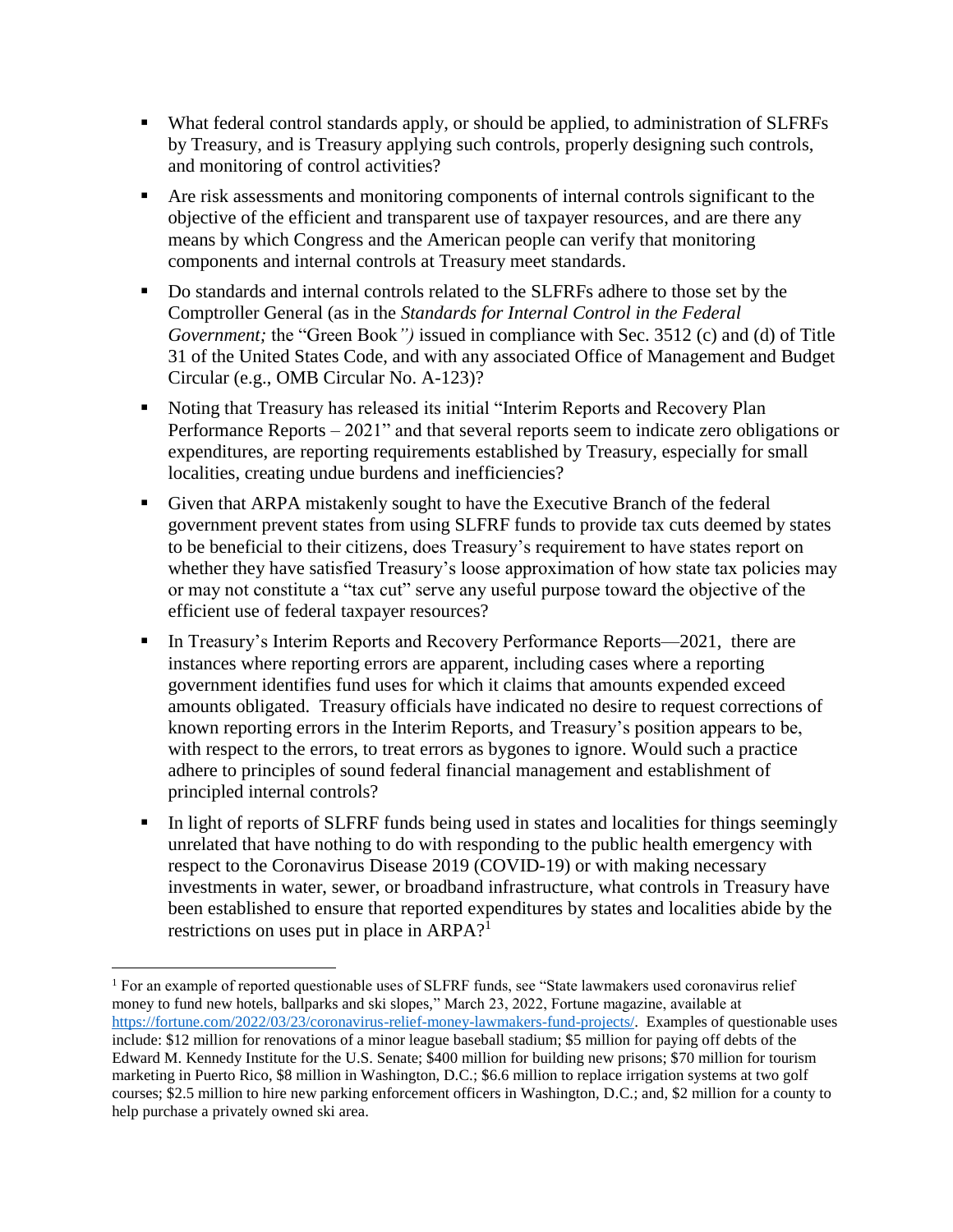- Money is fungible across budget categories in state, local, territorial, and tribal governments, and some SLFRF funds have accrued to general funds (e.g., the general fund of a state). ARPA restricts uses of SLFRF funding by stating that no recipient of such funds may use such funds "for deposit into any pension fund." Given that funds are fungible across budget categories, that some SLFRF funds may accrue to general funds of a government, and that general funds may be used by governments to fund pensions, how is it feasible for Treasury to enforce a legal restriction against a government, in effect, using SLFRF funds for deposit into pension funds? How is Treasury enforcing such a restriction in its administration of SLFRF usage?
- Noting that ARPA does not restrict SLFRF funds from being used by a state or local or territorial government for funding of "other post-employment benefits" (OPEBs), and that, in addition to massive underfunding of pension obligations in many states and localities, state and local governments have, according to some reports, more than \$1 trillion of net liabilities for OPEBs, how much of ARPAs \$350 billion of funding for governments of states, localities, and territories could flow to bailing out OPEB liabilities of those governments?
- Noting that ARPA grants Treasury the authority to recoup SLFRF funds from state, local, territorial, or tribal governments when funds are used in violation of allowable uses, how much of the \$350 billion allocated by Treasury to those governments has been recouped to date, and how can Congress and the American people monitor any such recoupments?

Thank you for your prompt attention to these matters.

Sincerely,

 $\overline{\mu}$ 

John Cornyn John Thune U.S. Senator U.S. Senator

Richard Burr Rob Portman

Mike Crapo **Charles E. Grassley** U.S. Senator U.S. Senator

 $\frac{1}{\sqrt{2\pi}}$ 

 $\sim$   $\sim$   $\sim$   $\sim$   $\sim$   $\sim$   $\sim$ 

U.S. Senator U.S. Senator